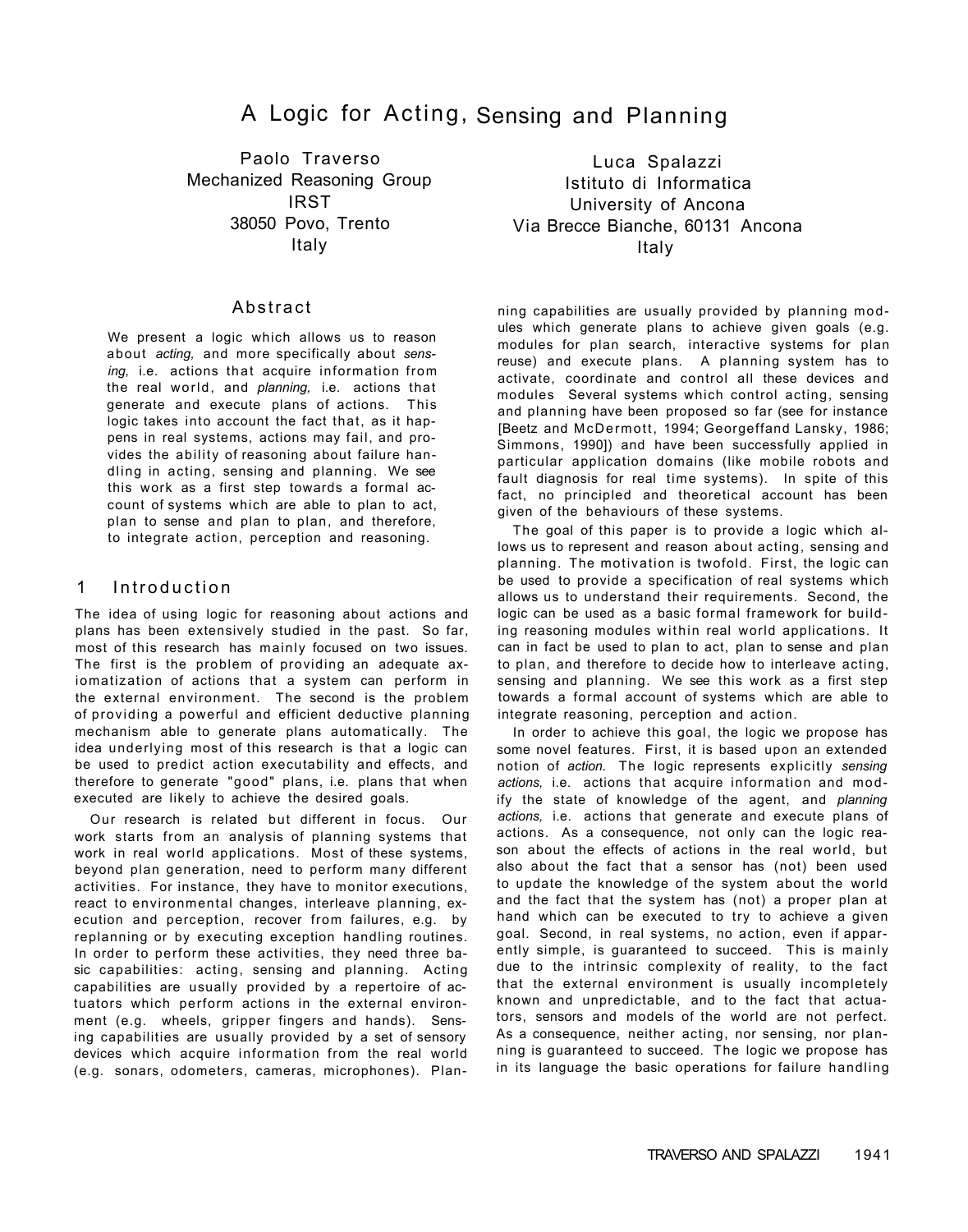and can therefore reason about failure detection and recovery in acting, sensing and planning.

The paper is structured as follows. We describe the language of the logic in section 2 and its semantics in section 3. We give some axioms and theorems of the logic in section 4. We discuss some related work in section 5.

# 2 Language

The logic is a variation of process logic [Harel ex a/., 1982], an extension of dynamic logic [Harel, 1984]. In section 2.1 we describe a language for action. In sections 2.2 and 2.3 we extend the language to represent sensing and planning actions, respectively.

# 2.1 Acting

The syntax of the logic is based upon two sets of symbols: P*o*, the set of atomic (or basic) propositions and 7o, the set of atomic (or basic) tactics. From *Vo* and 7o we inductively construct the set *V* of propositions and the set T of tactics. *V* and T are the smallest sets such that:

1.  $\mathcal{P}_0 \subseteq \mathcal{P}$ ;  $True \in \mathcal{P};$ 

- 2. If  $p, q \in \mathcal{P}$ , then  $\neg p, p \land q \in \mathcal{P}$ .
- 3.  $W \in \mathcal{P}$ ;
- 4. If  $p, q \in \mathcal{P}$  then p chop  $q \in \mathcal{P}$ .
- 5.  $T_0 \subseteq T$ ;  $\Sigma, \Phi \in T$ ;
- 6. If  $\alpha, \beta, \gamma \in \mathcal{T}$ , then iffail  $\alpha$  then  $\beta$  else  $\gamma \in \mathcal{T}$ .
- 7. If  $p \in \mathcal{P}$ ,  $\alpha \in \mathcal{T}$ , then  $[\alpha]p \in \mathcal{P}$ .
- 8. If  $\alpha \in \mathcal{T}$ , then  $Fail(\alpha)$ ,  $Succ(\alpha) \in \mathcal{P}$ .

We use  $V_1 \longrightarrow$  and <-> as abbreviations in the standard way and, in addition, we abbreviate -[a]-»p to *{a}p* as in dynamic logic<sup>1</sup>.

Propositions are either true or false in *behaviours* (we say that they are behaviour propositions), where, intuitively, a behaviour is a finite sequence of states of the world. For example, if  $w_1$ ,  $w_2$ ,  $w_3$ ,  $w_4$  and  $w_5$  are states, then *w1 w2 w3 w4 w5* is a behaviour. A single state is a particular case of behaviour, *W* is the proposition which holds over any behaviour which consists of a single state. The operator *chop* is applied to propositions *p*  and *q* to yield a new proposition *p chop q. chop* is used to reason about concatenations of behaviours, where, for example, the concatenation of *w1 w2 w*3 and *W3 W4 w5*  is *W1 w2 w*3 w4 w5. *p chop q* holds in a behaviour *b* iff there exist two behaviours  $b_1$  and  $b_2$  such that the concatenation of by and  $b_2$  is b, p holds in  $b_1$  and q holds in b<sub>2</sub>- We extend the language with the operator last which is applied to a proposition *p* to yield a new proposition *last(p).* 

# $last(p) \leftarrow True \; chop \; (p \wedge W)$

*last(p)* holds in a behaviour *b* iff p holds in the final state of b.

Tactics represent actions. For instance, *goto(A)* can be a basic (even if very complex) action which moves a

 $1$  Actually, the language allows for tactics that include conditional expressions of the form *if p then a else B* and loops of the form *while p do a.* For lack of space, in this paper we do not describe the full syntax. The language, as well as its semantics, can be easily extended.

robot to a position  $A$ , e.g. by means of an in-door navigation system<sup>2</sup>.  $\Sigma$  and  $\Phi$  represent the primitive actions that generate success and failure, respectively.  $\Sigma$  ( $\Phi$ ) does nothing but terminate execution with success (failure). The intended meaning of iffail  $\alpha$  then  $\beta$  else  $\gamma$ is: "do  $\alpha$ , if  $\alpha$  fails do  $\beta$ , otherwise do  $\gamma$ ". The intended meaning of  $[\alpha]p$  is "every possible execution of  $\alpha$  leads to a behaviour in which p holds". Fail( $\alpha$ ) and  $Succ(\alpha)$ hold iff  $\alpha$  fails and succeeds, respectively. For any  $\alpha \in \mathcal{T}$ , we extend the language with the proposition  $Ex(\alpha)$ , defined as follows:

$$
Ex(\alpha) \leftrightarrow Succ(\alpha) \vee Fail(\alpha)
$$

A proposition  $p$  can be seen as a goal to be achieved. Notice that success/failure of a tactic does not coincide necessarily with the achievement/not-achievement of a related goal. The former is a property of tactics, the latter is a relation between tactics and goals. A tactic may fail and, nevertheless, achieve the goal the tactic has been executed for. Vice versa, a tactic may succeed and may not achieve the goal. For example, let  $put-on(a, b)$ be a tactic that moves the block a on the block b. If a is on the block  $c$ , put-on( $a$ , b) may fail, e.g. by moving a on the table, and nevertheless achieve the goal  $Clear(c)$ . If c is near b,  $put-on(a, b)$  may succeed and not achieve the goal  $Far-form(a, c)$ .

Constructs for failure handling are definable using  $\Sigma$ ,  $\Phi$  and iffail. For instance, we extend the language with the following definitions.

$$
\alpha, \beta = \textbf{iffail } \alpha \text{ then } \beta \text{ else } \beta,
$$
\n $then(\alpha, \beta) = \textbf{iffail } \alpha \text{ then } \Phi \text{ else } \beta,$ \n $orelse(\alpha, \beta) = \textbf{iffail } \alpha \text{ then } \beta \text{ else } \Sigma,$ \n $repeat(\alpha) = orelse(then(\alpha, repeat(\alpha)), \Sigma)$ 

We define the usual construct ; for sequences of actions. In a;/? the second action is executed anyway, independently of the failure/success of the first action. Notice that ; is a primitive construct in most of the logics proposed so far, e.g. in dynamic logic [Harel, 1984], in process logic [Harel *et* a/., 1982], in (extended versions of) situation calculus [Lesperance *el al,* 1994] and in all theories of actions, e.g. in [Lifschitz, 1993]. This is due to the fact that ; constructs sequences without handling failure and these logics do not take into account failure. A sequential composition which takes into account failure is *then.* If the first action fails, *then* does not execute the second, but simply terminates execution with failure. *then* captures the behaviour of sequential executions in real systems where, if the first action fails, the second is not executed and control is passed to a module for failure recovery, *or else* is the construct for failure recovery. orelse(a,B) reacts to failure of *a* by executing B. *repeat*  controls failure over the repeated execution of a tactic. It is recursively defined. It repeats the execution of a till *a* fails. If *a* never fails, execution does not terminate. Notice that if it terminates, *repeat(a)* always succeeds,

 $2$  More precisely, basic tactics are constructed from a set of terms, e.g. *A,* and a set of *tactic symbols,* that, intuitively represent action types, e.g. *goto.* For lack of space we skip the formal definition of the syntax of basic tactics.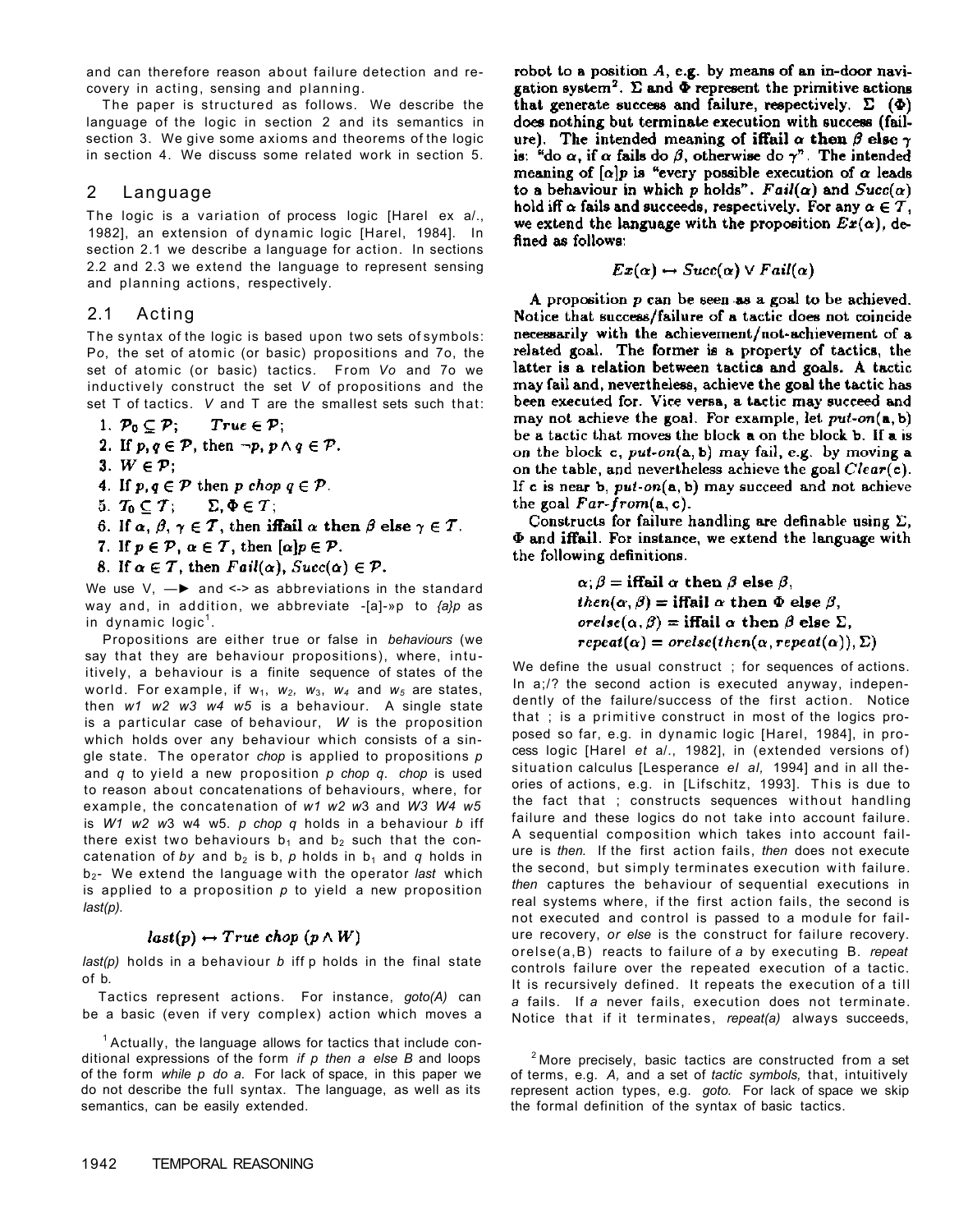since *orelse* in the definition of *repeat* reacts to failure by executing  $\Sigma$ , which always succeeds.

### 2.2 Sensing

We extend the language with a set *C* of symbols that we call *sensors.* For any sensor, we add a tactic and a proposition to the set of basic tactics and propositions.

### If  $c \in \mathcal{C}$ , then  $\text{sense}(c) \in T_0$ . If  $c \in \mathcal{C}$ , then Sensed(c)  $\in \mathcal{P}_0$ .

Intuitively, sensors denote values which can be acquired through sensory devices. For instance, *wall-distance* can be the sensor which gets the value of the distance of the robot from the wall. We call *sense(c)* a *sensing action (for c).* Its intended meaning is "acquire the value of the sensor c". For example, *sense(wall-distance)* can activate a sonar and/or a camera to acquire the value of *wall-distance.* 

Sensing actions formalize activities that real systems have to perform extensively. Indeed, while most theories of actions are based on the assumption that, after acting is performed, the agent has at hand all the desired information about the new state of the world, this is not what happens in real systems. Most often, in real systems, the only way to get to know some facts about the state of affairs is to activate sensory devices and acquire information from the external environment, i.e. to execute sensing actions. Suppose for instance that a robot moves successfully to a given position *A.* At this point, the world around the robot has changed: its position has changed, as well as the distance from the wall, the distance from the nearest window, and so on. It is not realistic that the robot gets to know all these facts automatically after execution. For instance, after acting, knowledge about its position might be updated automatically, but it may have instead to measure (e.g. by a sonar or a camera) the distances from the wall, objects and landmarks to get to know their new values. Real systems have therefore to execute sensing actions explicitly. For instance, suppose that *goto(A)* is a tactic which does not update the value of the sensor *wall-distance.*  A possible tactic which moves the robot to *A* and then acquires the value of the distance from the wall is the following.

#### $\mathfrak{goto}(A)$ ; sense(wall-distance) (i)

A sensing action may fail. For instance,

*sense{wall-distance)* may fail since the sonar may not work or the camera may fail to detect the wall. In example (1), if sensing fails then the value of *wall-distance* is not updated.

Successful sensing actions update the state of knowledge of the agent since, at the end of their execution, the value of the sensor is acquired. This knowledge is expressed by the proposition *Sensed(c),* which holds in any behaviour which is the final state of a successful sensing action for *c.* The idea here is that *Sensed(c)* holds if we have just executed a successful sensing action for c and therefore the value of c is "up to date". For instance, consider the following propositions.

$$
\mathcal{E}_{\mathcal{I}}(goto(A)) \rightarrow \neg \; last(Sensed(wall\text{-}distance))
$$

$$
Ex(goto(B)) \rightarrow \neg \; last(Sensed(wall\text{-}distance)) \; (3)
$$

$$
Succ(goto(A); sense(wall-distance)) \rightarrow
$$
  

$$
last(Sensed(wall-distance))
$$
 (4)

$$
Ex(goto(A); sense(wall-distance); goto(B)) \rightarrow \neg last(Sensed(wall-distance))
$$
 (5)

Proposition (2) states that *goto(A)* does not update automatically the distance from the wall, i.e. after executing goto(A) either with success or failure  $(Ex(goto(A)))_t$ then we get to a final state where *wall-distance* is not up to date *(las t (Sensed{wall-distance))).* Proposition (3) is the analogous statement for the tactic *goto(B).* The value of the sensor is up to date if the sensing action succeeds (proposition (4)). If we execute *goto(B)* after sensing, then the value is not up to date (proposition (5)). Indeed, the last action might change the actual distance from the wall. Notice that the fact that the truth value of *Sensed(c)* changes does not depend on the fact that the value of *c* changes or not. For instance, propositions (2)-(5) may hold even if *wall-distance* is constantly the same before and after the executions of *goto(A), goto(B)* and *sense(wall-distance).* 

### 2.3 Plannin g

We add to the language a set II of symbols, that we call *names of tactics,* which is based upon an initial set of symbols π, and we extend the set of basic tactics and propositions as follows,

$$
\Pi_0 \subsetneq \Pi.
$$
  
If  $\pi \in \Pi_0$  and  $p \in \mathcal{P}$ , then  $planfor(\pi, p) \in \mathcal{T}_0$ .  
If  $\pi \in \Pi$ , then  $exec(\pi) \in \mathcal{T}_0$ ;  
If  $\pi \in \Pi_0$  and  $p \in \mathcal{P}$ , then  $Planned(\pi, p) \in \mathcal{P}_0$ .  
If  $\alpha \in \mathcal{T}$ , then " $\alpha$ "  $\in \Pi$ .

We call "a" *the name of* the tactic *a.* Names of tactics denote tactics. For example, the name of *goto(A)*  denotes the syntactic expression *goto(A).* The idea here is that planning generates a syntactic expression denoting a plan which can thereafter be executed. We call *planfor(-jr,p)* a *plan generation action (of π for p).* Its intended meaning is: "generate a plan denoted by Π to achieve the goal p". For example, if *Robot-at-A* is a proposition whose intended meaning is "the robot is in position *A",* then *plan for {π, Robot-at-A)* can be a tactic that generates the name *n* which denotes the simple plan *goto(A).* We call *exec(Tr)* a *(plan) execution action (of IT).* Its intended meaning is: "execute the plan denoted by TT" . For example, the intended meaning of *exec{<sup>u</sup> goto{A)")* is: "execute the plan denoted by *"goto(A)""*. We call plan generation and execution actions, *planning actions.* As an example of combination of planning actions, consider the following tactic which generates a plan and then executes it.

$$
then(planfor(\pi_1,p), exec(\pi_1)) \qquad \qquad (6)
$$

Since plan execution actions may perform actions in the real world, they may fail. Failure in plan execution can be handled in different ways. Most classical planners (e.g. [Wilkins, 1985]) handle failure by replanning, i.e. by searching for a new plan. Reactive planners (e.g.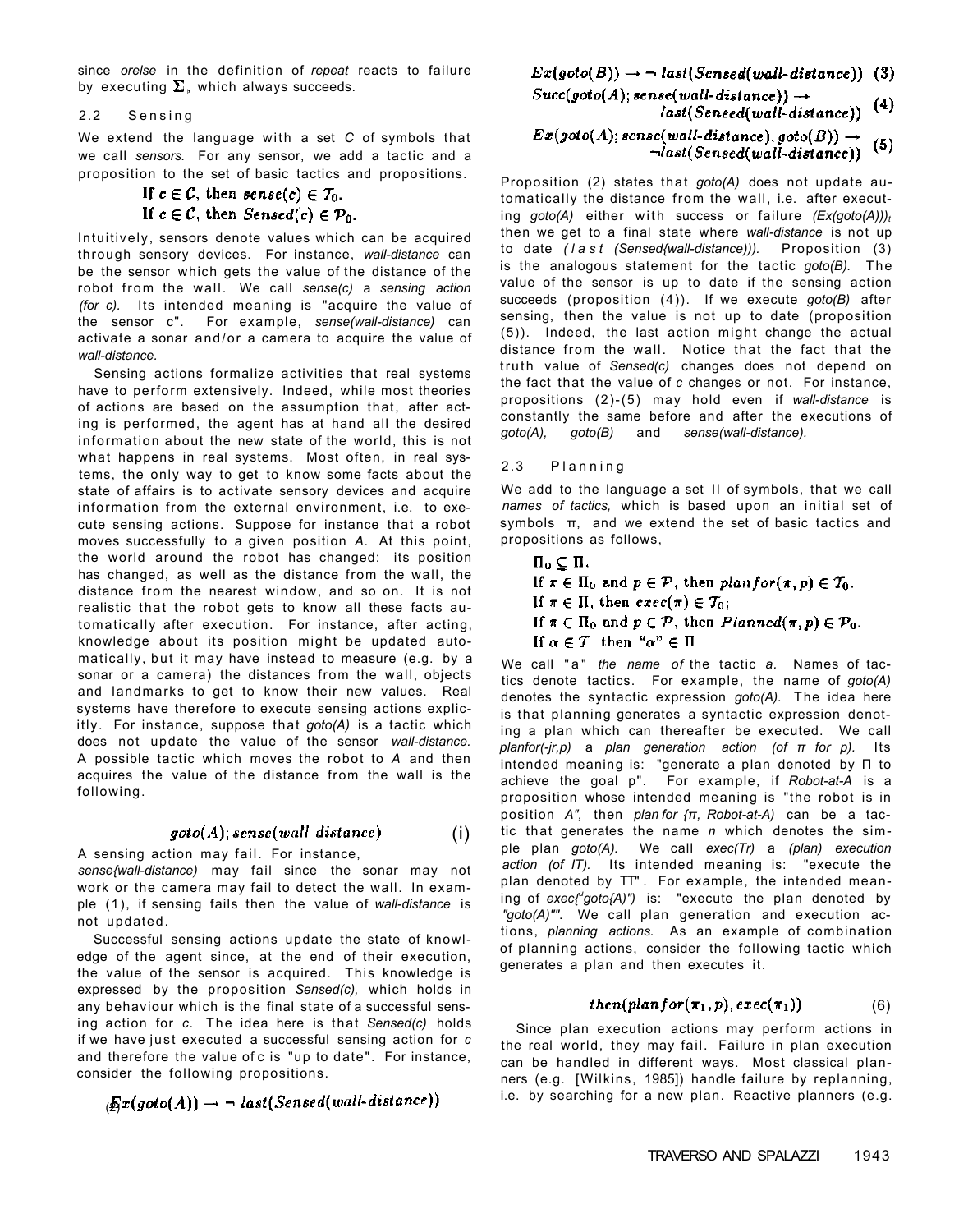[Georgeff and Lansky, 1986; Simmons, 1990]) sometimes have no time for replanning, and therefore handle failure by executing precompiled special purpose exception handling routines. Our logic is expressive enough to represent these different failure handling mechanisms. For instance, tactic (7) reacts to failure of  $exec(\pi)$  by replanning (planfor( $\pi$ 1*i*, p)), while tactic (8) reacts to failure by executing the plan denoted by  $\pi$ 2, which can be a precompiled exception handling routine.

$$
orelse(exec(\pi_1), planfor(\pi_1,p)) \qquad (7)
$$

$$
orelse(exec(\pi_1)), exec(\pi_2)) \qquad \qquad (8)
$$

In most classical planners, plan generation searches for a plan by using an internal model and does not operate in the real world. This is not what happens in most of the reactive planners (e.g. in [Georgeff and Lansky, 1986; Beetz and McDermott, 1994]) where, sometimes, the only way to decide for a plan is to do something in the world. For instance, a mobile robot which has to look for something in a building and does not know the map may have to "turn around the corner and open a door" in order to decide what to do next. In order to capture this extended notion of plan generation, plan for has to be thought simply as a tactic which constructs a plan, with no constraints on whether it operates in the real world or not. As a consequence, in our view, plan generation may fail in the same way as acting, sensing and plan execution may fail. The constructs for failure handling defined in section 2.1 can be used to handle failure in plan generation. For instance, in example (6), if plan/or fails, then captures failure and does not execute TTJ.

Successful plan generation actions update the state of knowledge of the agent since they produce a plan that is available for execution. This knowledge is expressed by the proposition  $Planned(\pi, p)$ , which holds in any behaviour which is the final state of a successful plan generation action of  $\pi$  for p. The idea here is that  $Planned(\pi, p)$  holds if we have just executed a plan generation action of  $\Pi$  for  $p$  and therefore the plan at hand, i.e. the plan denoted by  $\pi$ , is "the proper plan for that situation". For instance, consider the following propositions.

$$
Ex(goto(A)) \rightarrow \neg \; last(Planned(\pi_1, p)) \tag{9}
$$

$$
Succ(planfor(\pi_1,p)) \rightarrow last(Planned(\pi_1,p)) \qquad (10)
$$

$$
Ex(planfor(\pi_1, p); goto(A)) \rightarrow \text{last}(Planned(\pi_1, p))
$$
 (11)

$$
Succ(planfor(\pi_1, p); exec(\pi_1); planfor(\pi_1, p)) \rightarrow (12)
$$
  

$$
last(Planned(\pi_1, p))
$$

Proposition (9) states that moving the robot to A makes the plan denoted by  $\Pi$  obsolete. Proposition (10) states that success in planning leads to a final state where the plan at hand is "the proper plan for that situation". Proposition (11) states that after planning and executing  $goto(A)$ , the plan denoted by  $\Pi1$  may be obsolete (even if still available for execution). Indeed, acting in the world may change the world and invalidate old plans. Proposition (12) states that after plan generation, plan execution, and finally plan generation again, the plan at hand is "the plan for that situation".

Two remarks are in order. First, having at hand "the plan for that situation" does not mean that the execution of the plan will actually achieve the goal. This is not realistic in presence of uncertainty. The knowledge of the agent is relative to its (possibly incomplete or wrong) model of the world. Only the execution of the plan will determine whether the plan has achieved the goal or not. Second, the second occurrence of  $planfor(\pi_1, p)$ in (12) might or might not generate a new tactic different from the one generated by the first occurrence of plan for  $(\pi_1, p)$ , i.e. the tactic denoted by  $\pi_1$  might or might not change. This depends on how planfor behaves and, for instance, on whether the execution of  $\pi_1$ changes the world in a way that influences the second plan generation action.

#### **Semantics** 3

The semantics of the language is defined relative to a given structure  $U$ , of the form

$$
\mathcal{U} = \langle \mathcal{D}, \mathcal{W}, \mathcal{I} \rangle
$$

where  $D$  is the domain of interpretation,  $W$  is an abstract set of states and  $I$  is the interpretation function.  $\mathcal{D} = \mathcal{D}_o \cup \mathcal{T}_u$ .  $\mathcal{D}_o$  is used to interpret sensors and  $T_u$  is used to interpret names of tactics. The set of behaviours  $B$  is the set of all finite-length sequences of states, repetitions allowed, i.e.  $B = W^+$ . Behaviour concatenation is defined as follows: if  $w_i \in \mathcal{W}$ .  $i = 1, \ldots, j - 1, j, j + 1, \ldots n, b_1, b_2 \in \mathcal{B}, b_1 = w_1 \ldots w_j,$  $b_2 = w_1 \ldots w_n$ , then  $b_1 \cdot b_2 = w_1 \ldots w_{j-1} w_j w_{j+1} \ldots w_n$ . Concatenation is extended over sets of behaviours in the usual way.

 $I$  assigns interpretations to sensors and names depending on behaviours. For any  $b \in B$ , we write  $c<sub>b</sub>$ and  $\pi_b$  the interpretation of  $c \in \mathcal{C}$  and  $\pi \in \Pi$  in the behaviour b, respectively. For any  $c \in \mathcal{C}$ ,  $c_b \in \mathcal{D}_o$ , i.e. in any behaviour, a sensor denotes an element of  $\mathcal{D}_{o}$ , that we call the value of the sensor. For any  $\pi \in \Pi$ ,  $\pi_b \in T_u$ , i.e. a name of a tactic denotes an element of  $T_u$ , where  $T_u$  is the set of tactics in  $U$ . Notice that we have the set of tactics T in the language and the set of tactics  $T_u$ in the structure  $U$ . T and  $T_u$  contain exactly the same elements. We need  $T_u$  in order to interpret names of tactics. For any behaviour b, " $\alpha$ "  $_b = \alpha$ .

 $I$  assigns subsets of  $B$  to propositions and tactics. We write  $\rho(p)$  and  $\mathcal{R}(\alpha)$  the sets of behaviours assigned by I to  $p \in \mathcal{P}$  and  $\alpha \in \mathcal{T}$ . We write  $b \models p$  iff  $b \in \rho(p)$ .  $\mathcal{R}(\alpha)$  is divided into two subsets:

$$
\mathcal{R}(\alpha) = \mathcal{S}(\alpha) \cup \mathcal{F}(\alpha) \tag{13}
$$

 $S(\alpha)$  is the set of successful behaviours, that we call the success set of  $\alpha$ , and  $\mathcal{F}(\alpha)$  is the set of behaviours that fail, that we call the failure set of  $\alpha$ . *T* assigns an arbitrary subset of  $B$  to each basic proposition  $p$  and arbitrary disjoint success and failure sets to basic tactics, i.e.

$$
\forall \alpha \in \mathcal{T}_0 \quad \mathcal{S}(\alpha) \cap \mathcal{F}(\alpha) = \emptyset \tag{14}
$$

We have the following condition over  $\mathcal{R}(\alpha)$  of basic tactics: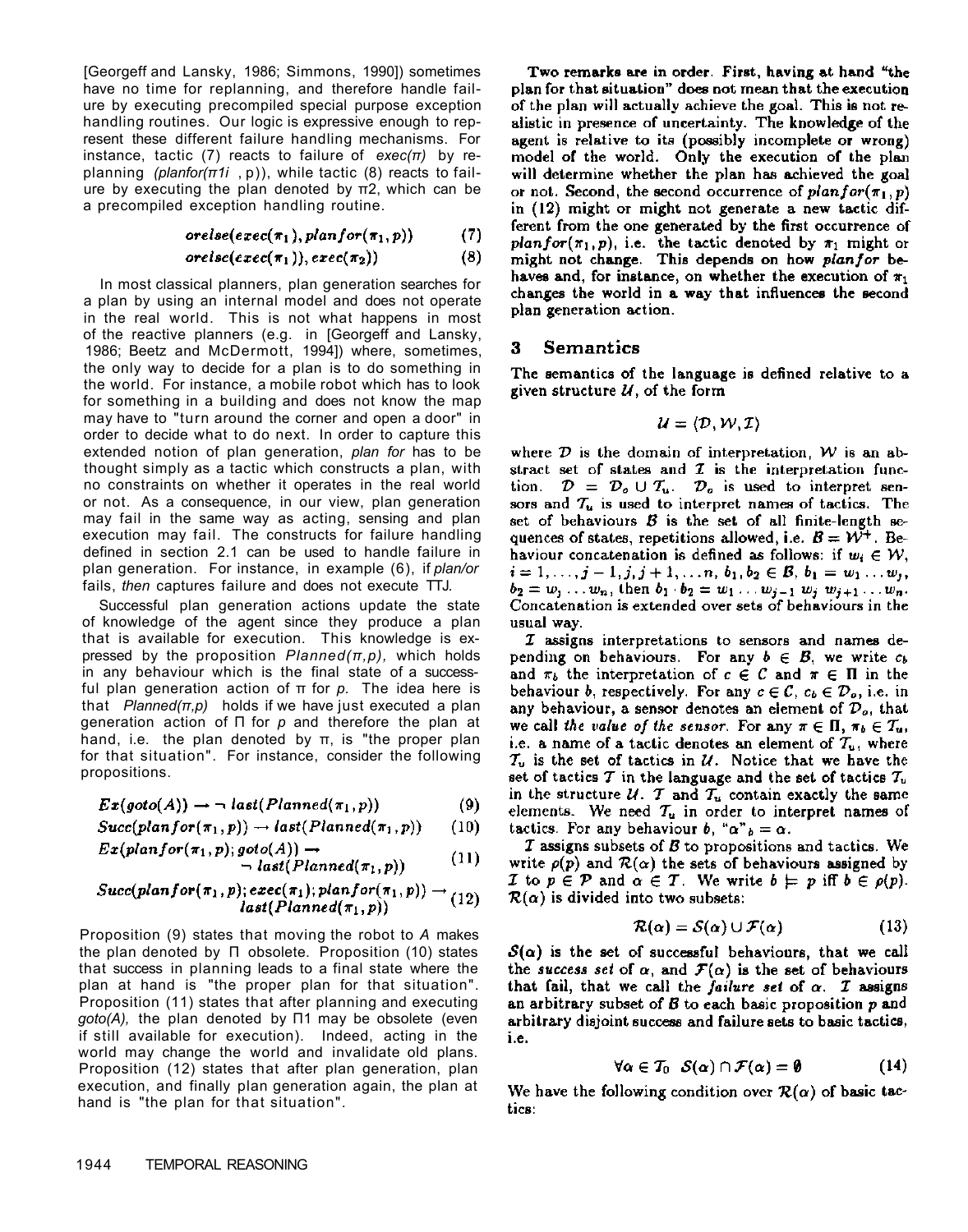$$
\forall \alpha \in \mathcal{T}_0 \quad \forall b_1, b_2 \in \mathcal{R}(\alpha) \quad \forall b_3 \in \mathcal{B}
$$
  
if  $b_3 \notin \mathcal{W}$ , then  $b_1 \neq b_2 \cdot b_3$  (15)

This condition states that we cannot have a behaviour of an action whose final state is the same as the intermediate state of a behaviour of the same action. This corresponds to the fact that the agent, in a given state of its computation machinery, always stops or always continues execution. Conditions (14) and (15) allow us to prove that success and failure sets are mutually exclusive:

$$
\forall \alpha \in \mathcal{T} \quad \mathcal{S}(\alpha) \cap \mathcal{F}(\alpha) = \emptyset \tag{16}
$$

and that condition (15) holds for any tactic.

**Z** is extended inductively to supply meanings for the full sets  $P$  and  $T$ .

1.  $b \models True$ ;

2.  $b \models \neg p$  iff  $b \not\models p$ ;  $b \models p \land q$  iff  $b \models p$  and  $b \models q$ 3.  $b \models W$  iff  $b \in W$ ;

- 4.  $b \models p \text{ chop } q \text{ iff } \exists b_1, b_2 \in B \text{ such that } b = b_1 \cdot b_2 \text{ and }$  $b_1 \models p$  and  $b_2 \models q$ .
- 6.  $\mathcal{S}(\Sigma) = \mathcal{W}$ ;  $\mathcal{F}(\Sigma) = \emptyset$ ;  $\mathcal{S}(\Phi) = \emptyset$ ;  $\mathcal{F}(\Phi) = \mathcal{W}$ . 7. S(iffail  $\alpha$  then  $\beta$  else  $\gamma$ ) =<br> $S(\alpha)$ .  $S(\alpha)$   $\mathcal{F}(\alpha)$ .  $S(\beta)$ :

$$
\mathcal{F}(\text{iffail }\alpha \text{ then } \beta \text{ else } \gamma) =
$$
  

$$
\mathcal{S}(\alpha) \cdot \mathcal{F}(\gamma) \cup \mathcal{F}(\alpha) \cdot \mathcal{F}(\beta)
$$

- 8.  $b \models [\alpha] p$  iff  $\forall b' \in \mathcal{R}(\alpha)$ , then  $b \cdot b' \models p$ .
- 9.  $b \models \text{Tail}(\alpha)$  iff  $b \in \mathcal{F}(\alpha)$ ;  $b \models Succ(\alpha)$  iff  $b \in S(\alpha)$ ;

Some remarks. W is interpreted into W. Notice that  $W$ is the identity w.r.t. concatenation, i.e. if  $B$  is any set of behaviours, then  $B \cdot W = W \cdot B = B$ . The failure set of  $\Sigma$  is empty. This corresponds to the fact that it always succeeds. Its success set is  $W$ . This corresponds to the fact that  $\Sigma$  does nothing else but succeeding. Vice versa, the success set of  $\Phi$  is empty while its failure set is W.

The constructs; then, orelse and repeat inherit their meanings from their definitions in terms of  $\Sigma$ ,  $\Phi$  and **iffail**. For lack of space we do not describe the semantics of repeat, which is recursively defined and interpreted by building a fix point. We give below the success and failure sets for ;, then and orelse.

$$
\begin{array}{l} S(\alpha;\beta)=\mathcal{R}(\alpha)\cdot\mathcal{S}(\beta)\\ \mathcal{F}(\alpha;\beta)=\mathcal{R}(\alpha)\cdot\mathcal{F}(\beta)\\ S(then(\alpha,\beta))=\mathcal{S}(\alpha)\cdot\mathcal{S}(\beta)\\ \mathcal{F}(then(\alpha,\beta))=\mathcal{F}(\alpha)\cup\mathcal{S}(\alpha)\cdot\mathcal{F}(\beta)\\ S(orelse(\alpha,\beta))=\mathcal{S}(\alpha)\cup\mathcal{F}(\alpha)\cdot\mathcal{S}(\beta)\\ \mathcal{F}(orelse(\alpha,\beta))=\mathcal{F}(\alpha)\cdot\mathcal{F}(\beta) \end{array}
$$

Notice that, in case both  $\alpha$  and  $\beta$  succeed, then( $\alpha$ ,  $\beta$ ) behaves like  $\alpha, \beta$ . In case of failure of the first action, the failure set of then( $\alpha$ ,  $\beta$ ) is the failure set of the first action, i.e.  $\mathcal{F}(\alpha)$ . This captures the idea that when the first action fails, the second is not executed. Analogously, notice that when the first action succeeds,  $\mathcal{S}(orelse(\alpha, \beta))$  is the success set of  $\alpha$ , i.e.  $\mathcal{S}(\alpha)$ , since no recovery from failure is needed. When  $\alpha$  fails,  $\beta$  is executed and  $orelse(\alpha, \beta)$  might either fail or succeed, depending on the failure/success of  $\beta$ .

In the following, we give interpretation to  $Sensed(c)$ and  $Planned(\pi, p)$ .

$$
b \models \text{Sensed}(c) \quad \text{iff} \quad \exists b_1 \in S(\text{sense}(c)) \\ \text{such that } b_1 \cdot b = b_1. \\ b \models \text{Planned}(\pi, p) \quad \text{iff} \quad \exists b_1 \in S(\text{planfor}(\pi, p)) \\ \text{such that } b_1 \cdot b = b_1. \quad \text{if} \quad \exists b_2 \in S(\text{planfor}(\pi, p))
$$

 $Sensed(c)$  holds in all and only the states which are final states of successful behaviours of  $\mathit{sense}(c)$ .  $Planned(\pi, p)$  holds in all and only the states which are final states of successful behaviours of  $planfor(\pi, p)$ .

Notice that, in order to keep the semantics general, we have not given any condition on the interpretations of sensing and planning actions. They are basic tactics, and as such they are assigned arbitrary disjoint success and failure sets. Their semantics depends on the particular sensing, planning and execution mechanisms which are available to the system. Nevertheless, there are conditions on planning that seem reasonable. We give some of these conditions below.

I. 
$$
S(exec(" $\alpha$ ")) = S( $\alpha$ );  $\mathcal{F}(exec(" $\alpha$ ")) = \mathcal{F}(\alpha)$ .  
II.  $S(planfor(\pi, p)) =$   
{ $b \mid \exists b' \in \mathcal{R}(\pi_b)$  such that  $b \cdot b' \models p$ }
$$

Condition I states that execution, given a name denoting a tactic, does nothing but executing the tactic itself. Condition II states that there must exist at least one behaviour  $b'$  in the execution of a tactic denoted by  $\pi$  (i.e.  $\pi_b$ ) and generated by the planning action  $planfor(\pi, p)$ , such that behaviours in the successful set of  $planfor(\pi, p)$  concatenated with  $b'$  achieve the goal  $p$ we have planned for (i.e.  $b \cdot b' \models p$ ). This condition allows only for plan generations that produce a plan that, when executed, has at least a possibility of achieving the desired goal.

#### Some theorems 4

Given the language and its semantics, the goal is to provide a deductive system which is complete and correct. In the following, we give some axiom schemas which we have proved correct  $w.r.t.$  the given semantics and which allow us to prove some interesting theorems about acting, sensing and planning. We start with axioms inherited from dynamic and process logic:

$$
(A1) [\alpha](p \wedge q) \leftrightarrow ([\alpha]p \wedge [\alpha]q)
$$

(A2)  $[\alpha](p \rightarrow q) \rightarrow ([\alpha]p \rightarrow [\alpha]q)$ 

Some basic properties of  $W$  and chop:

- (A3)  $((p \text{ chop } W) \leftrightarrow p) \land ((W \text{ chop } p) \leftrightarrow p)$
- (A4)  $((p \text{ chop } q) \text{ chop } r) \leftrightarrow (p \text{ chop } (q \text{ chop } r))$

Some axioms to reason about failure and success:

(A5)  $W \rightarrow [\alpha] E x(\alpha)$ .  $(A6) \neg (Succ(\alpha) \land Fail(\alpha)).$  $(A7)$   $Ex(\alpha) \rightarrow \neg (Ex(\alpha)$  chop  $\neg W)$ (A8)  $(\neg \text{Tail}(\Sigma)) \land (\text{Succ}(\Sigma) \leftrightarrow W)$ (A9)  $(\neg Succ(\Phi)) \land (Fall(\Phi) \leftrightarrow W)$  $(A10)$   $([\Sigma]p \leftrightarrow p) \wedge ([\Phi]p \leftrightarrow p)$ (A11) Succ(iffail  $\alpha$  then  $\beta$  else  $\gamma$ )  $\leftrightarrow$  $((Fall(\alpha)$  chop  $Succ(\beta))$ ٧  $(Succ(\alpha)$  chop  $Succ(\gamma))$ )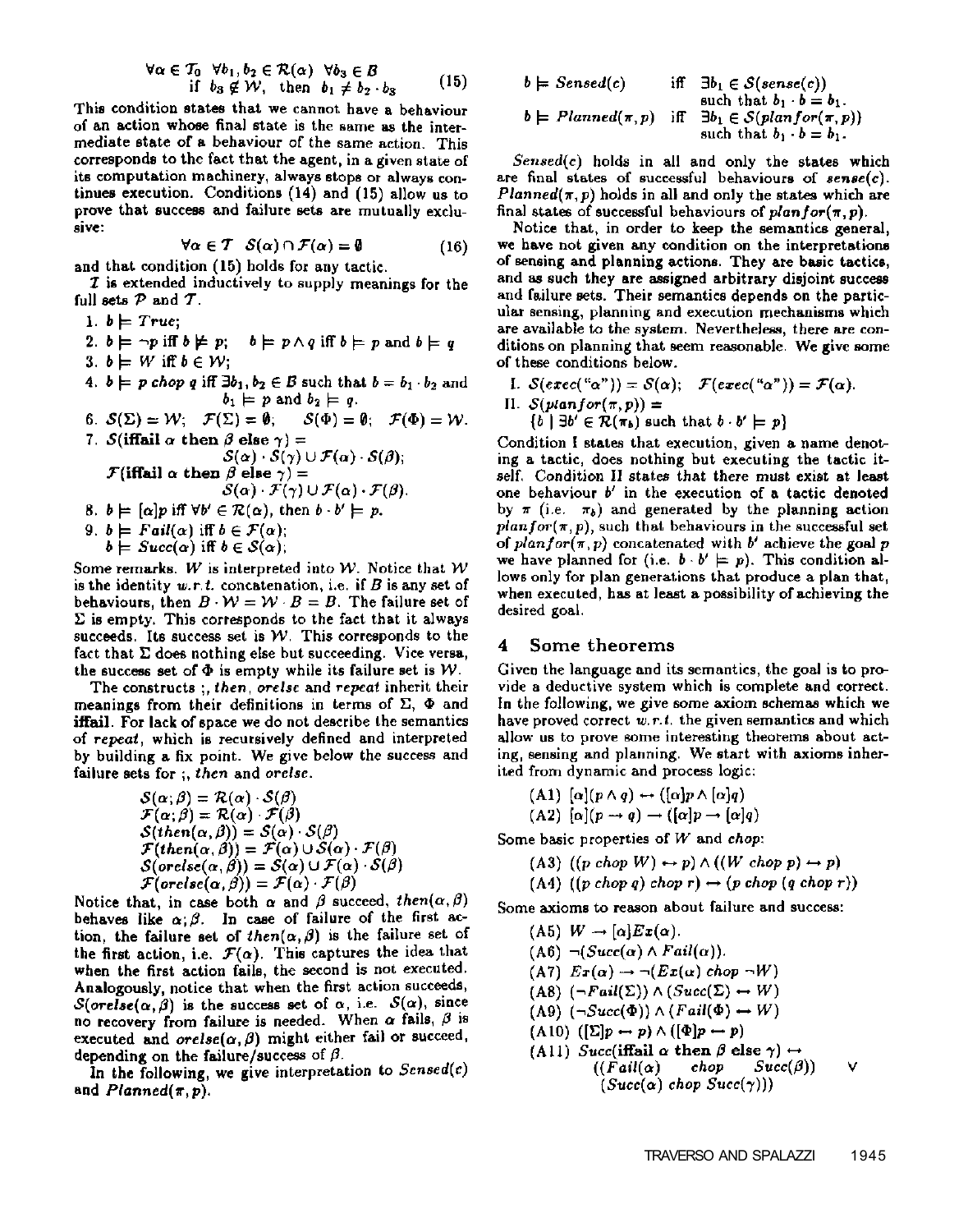(A12) 
$$
Fail(\text{iffail } \alpha \text{ then } \beta \text{ else } \gamma) \rightarrow
$$
  
\n $((Fail(\alpha) \quad chop \quad Fail(\beta)) \quad \lor$   
\n $(Succ(\alpha) \text{ chop } Fail(\gamma)))$   
\n(A13)  $W \rightarrow (\text{[iffail } \alpha \text{ then } \beta \text{ else } \gamma]p \rightarrow$   
\n $(([\alpha] Fail(\alpha) \rightarrow [\alpha]([\beta]p))) \quad \land$   
\n $(([\alpha] Succ(\alpha) \rightarrow [\alpha]([\gamma]p))))$ 

(A5) states that, if we are in the initial state of a behaviour of  $\alpha$ , then the execution of  $\alpha$  either leads to success or failure. (A6) states that success and failure are mutually exclusive. It corresponds to the condition  $\mathcal{S}(\alpha) \cap \mathcal{F}(\alpha) = \emptyset$ . (A7) states condition (15) for any tactic. Indeed, for any  $p \in \mathcal{P}$ , for any  $b = w_1 \dots w_n$ ,  $b \models p \text{ chop } \neg W \text{ iff } w_1 \dots w_k \models p \text{ with } 1 \leq k \leq n-1.$ (A7) states therefore that, if  $w_1 \ldots w_n \in \mathcal{R}(\alpha)$  then  $w_1 \dots w_k \notin \mathcal{R}(\alpha)$ , with  $1 \leq k \leq n-1$ . (A8) and (A9) state that  $\Sigma(\Phi)$  never fails (succeeds) and that the success (failure) set of  $\Sigma$  ( $\Phi$ ) is W. (A10) states that  $\Sigma$ and  $\Phi$  do not change the world, i.e. the set of properties which hold before the execution of  $\Sigma$  and  $\Phi$  also hold after their execution and vice versa.  $(A11)$  and  $(A12)$  describe the success and failure set of iffail. (A13) states that p holds after iffail  $\alpha$  then  $\beta$  else  $\gamma$  iff it holds after  $\alpha$  and  $\beta$  if  $\alpha$  fails, and after  $\alpha$  and  $\gamma$  if  $\alpha$  succeeds.

The following axioms describe sensing and planning.

\n- (A14) 
$$
Succ(sense(c)) \leftrightarrow
$$
  
\n (Succ(sense(c)) chop Sensed(c))
\n- (A15)  $Succ(planfor(\pi, p)) \leftrightarrow$   
\n (Succ(planfor(\pi, p)) chop Planned(\pi, p))
\n

 $(A14)$  and  $(A15)$  state that sensing and planning with success end up in a final state where  $Sensed(c)$  and  $Planned(\pi, p)$  hold, respectively.

Conditions I and II (section 3) are stated as follows.

(A16) 
$$
([exec("α")]p \leftrightarrow [\alpha]p) \land
$$
  
\n $(Succ(exec("α")) \leftrightarrow Succ(\alpha)) \land$   
\n $(Fail(exec("α")) \leftrightarrow Fail(\alpha))$   
\n(A17)  $Succ(planfor(\pi, p)) \rightarrow (exec(\pi))p$ 

(A16) states that the effects of  $exec("α")$  are the same as the effects of  $\alpha$ . (A17) states that plan generation generates a plan that has at least one possibility of achieving the desired goal.

From  $(A1)$ – $(A13)$ , we can prove the following theorems which can be used to reason about success and failure of the constructs; then and orelse.

\n- (T1) 
$$
Succ(\alpha;\beta) \leftrightarrow ((Fail(\alpha) \text{ chop } Succ(\beta)) \vee (Succ(\alpha) \text{ chop } Succ(\beta)))
$$
\n- (T2)  $Fall(\alpha;\beta) \leftrightarrow ((Fail(\alpha) \text{ chop } Fair(\beta)) \vee (Succ(\alpha) \text{ chop } Tail(\beta)))$
\n- (T3)  $Succ(then(\alpha,\beta)) \leftrightarrow (Succ(\alpha) \text{ chop } Succ(\beta))$
\n- (T4)  $Fall(then(\alpha,\beta)) \leftrightarrow (Fail(\alpha) \vee (Succ(\alpha) \text{ chop } Tail(\beta)))$
\n- (T5)  $Succ(orelse(\alpha,\beta)) \leftrightarrow (Succ(\alpha) \vee (Fail(\alpha) \text{ chop } Succ(\beta)))$
\n- (T6)  $Fall(orelse(\alpha,\beta)) \leftrightarrow (Fail(\alpha) \text{ chop } Tail(\beta))$
\n

From  $(A1)$ – $(A14)$ , we prove the following theorems.

(T7) 
$$
Succ(sense(c)) \rightarrow last(Sensed(c))
$$

### (T8)  $Succ(\alpha; sense(c)) \rightarrow last(Sensed(c))$

Moreover, from  $(T8)$  we can prove  $(4)$  and, given  $(3)$  as an axiom, we can prove  $(5)$  from  $(T1)$  and  $(T2)$ . From  $(A1)$ – $(A13)$  and  $(A15)$ , we prove the following theorems.

(T9)  $Succ(planfor(\pi, p)) \rightarrow last(Planned(\pi, p))$ 

(T10)  $Succ(\alpha; planfor(\pi, p)) \rightarrow last(Planned(\pi, p))$ which can be used to prove propositions  $(10)$  and  $(12)$ .

 $(9)$ ,  $(T1)$  and  $(T2)$  can be used to prove proposition  $(11)$ .

### 5 Related work

This paper is an elaboration and extension of the intuitions originally presented in [Giunchiglia *et at.,* 1994].

Compared to the previous research in theories of actions, the work described in this paper is limited in at least three respects. First, we do not allow for variables and quantifiers in our logic. Second, we do not deal with asynchronous and parallel events and actions. Third, we do not discuss how our logic deals with the frame problem. Major future goals include these issues. However, these issues, though very important, are somehow orthogonal to the main message of this paper, which is about describing a theory of acting, sensing, and planning, i.e. a theory which integrates in a uniform framework important basic features of planning systems for real world applications. As far as we know, the approach presented in this paper has never been proposed before.

The closest work on failure is that described in [Rao and Georgeff, 1991]. [Rao and Georgeff, 1991] presents a formal framework for BDI-architectures and commitment (we do not deal with these issues in this paper) which represents explicitly failure and success of events. *succeeds(e), fails(e), succeeded(e)* and *failed(e)* are state formulas (of a propositional branching time logic) which express immediate future and past performance, respectively successfully and unsuccessfully, of event *e.*  Semantically, arc functions *Sw* and *Fw* map adjacent time points to the event that occurred with success or with failure. Technically, our approach is different since *Succ(a)* and *Fail(a)* are behaviour propositions. This captures the fact that the execution of an action may result in different sequences of states, and the fact that its failure and success may depend on the whole sequence and not only on a single state. The main conceptual difference is in the focus and objectives of the two works. We are interested in a framework for failure handling, i.e. in how actions can be composed through constructs which capture and react to failure, since we see flexible failure recovery as one of the major activities that real planning systems have to perform. For this reason we have a logic which combines actions through <£, E, ifTail. ;, *then, or else* and *repeat.* While the theory proposed in [Rao and Georgeff, 1991] does not deal with action composition, and more important, with constructs for failure handling. Moreover, our logic allows us to express and reason about sensing and planning actions, while [Rao and Georgeff, 1991] does not.

In [Lesperance *et* a/., 1994], situation calculus is extended with complex actions, e.g. sequences, conditionals and loops, and with "perception actions", or "knowledge producing actions", of the form SENSEp and READ,-,